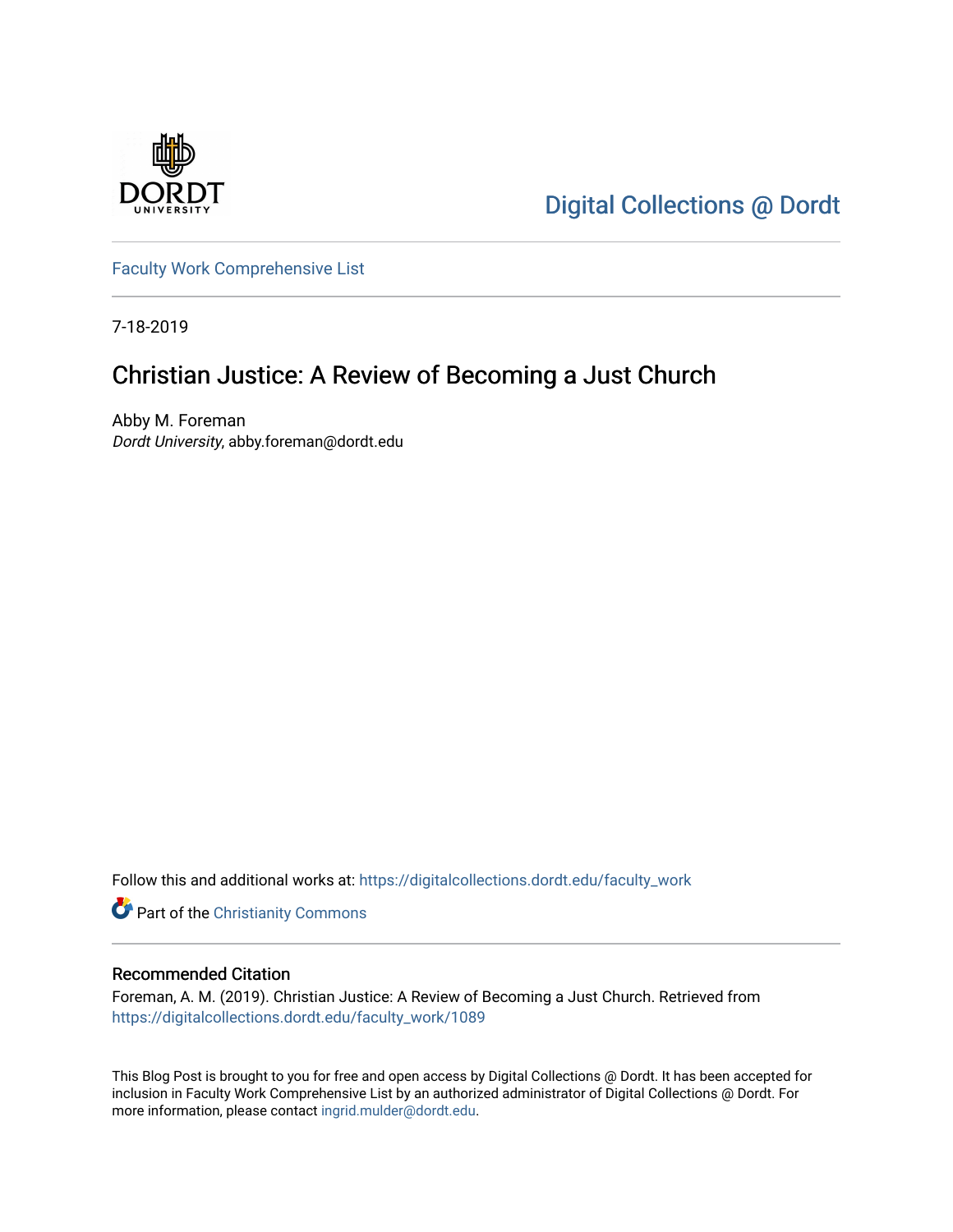### Christian Justice: A Review of Becoming a Just Church

#### Abstract

"For anyone who belongs to a local congregation, this book will challenge you to reflect on your church's approach and orientation to the community and to justice."

Posting about the book Becoming a Just Church from In All Things - an online journal for critical reflection on faith, culture, art, and every ordinary-yet-graced square inch of God's creation.

<https://inallthings.org/christian-justice-a-review-of-becoming-a-just-church/>

#### Keywords

In All Things, book review, Becoming a Just Church, cultivating, communities, God, shalom, Adam L. Gustine

#### **Disciplines**

**Christianity** 

#### **Comments**

[In All Things](http://inallthings.org/) is a publication of the [Andreas Center for Reformed Scholarship and Service](http://www.dordt.edu/services_support/andreas_center/) at Dordt [University](http://www.dordt.edu/).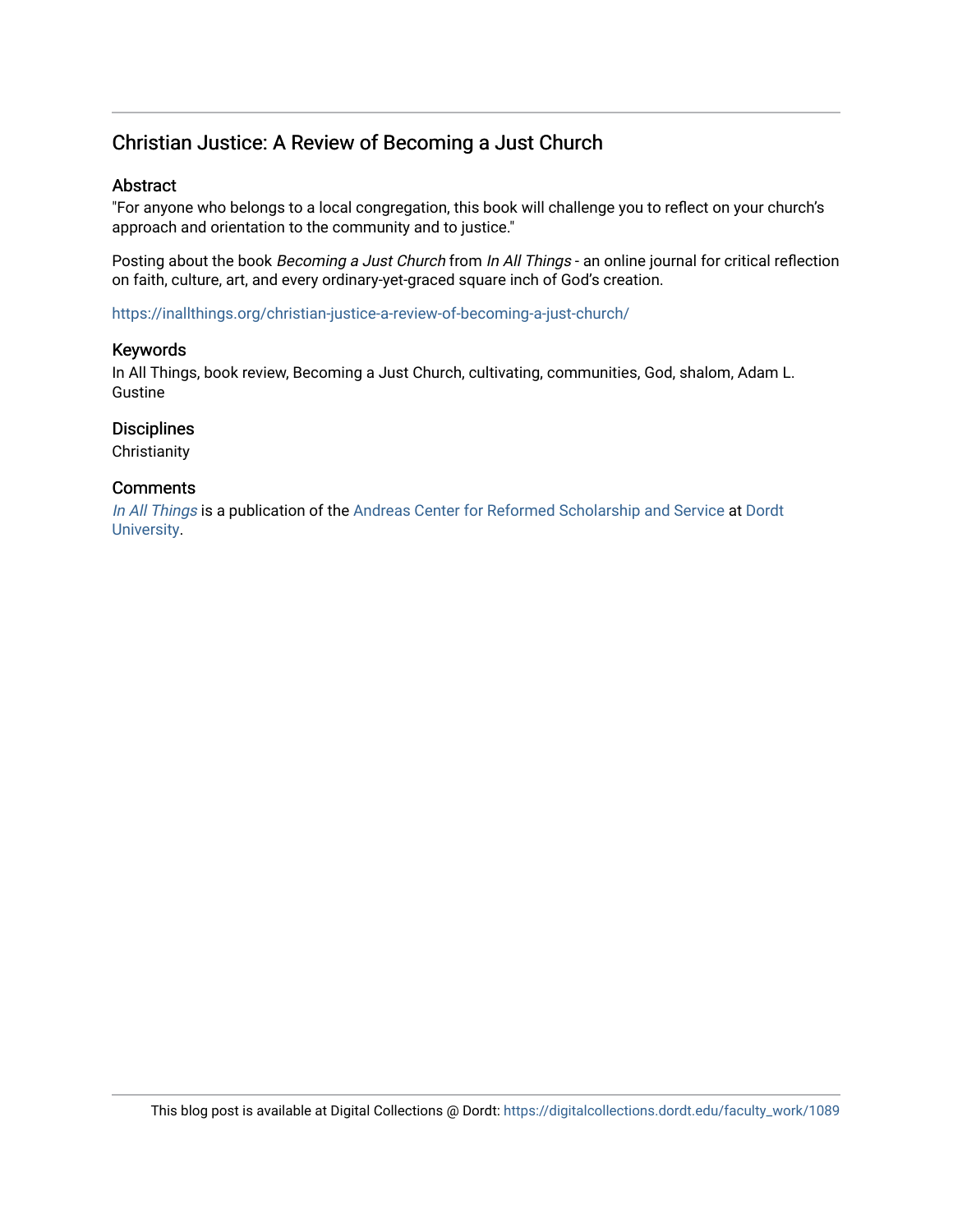

July 18, 2019

# **Christian Justice: A Review of** *Becoming a Just Church*

## **Abby Foreman**

**Title:** *Becoming a Just Church: Cultivating Communities of God's Shalom* **Author:** Adam L. Gustine **Publisher:** InterVarsity Press **Publishing Date:** February 12, 2019 **Pages:** 224 (Paperback) **ISBN:** 978-0830841516

In a recent article and newly released book, writer and photographer Chris Arnade shares his journey through what he calls "Back Row America." Arnade, a former Wall Street bond trader, became disillusioned and left that life behind, seeking out ways to understand how those not on the fast track to elite universities, professions, and insulated, "successful" communities live. He did this, quite literally at first, by walking into the rundown neighborhoods that he had previously avoided. He began in New York City before trekking across the United States to understand the people and communities that have been left behind, or were never included, in the march towards economic growth and continued improvement. Arnade, a confident atheist at the beginning of his journey, discovered his faith along the way:

I kept finding myself in churches, as I kept finding myself in McDonald's, going there for one reason: because the people I wanted to learn from spent their time there. Often the only places open, welcoming and busy in back row neighborhoods were churches or McDonald's… For many back row Americans, the only places that regularly treat them like humans are churches. The churches are everywhere, small churches that have come in and taken over a space and light it up on Sundays and Wednesdays. They walk inside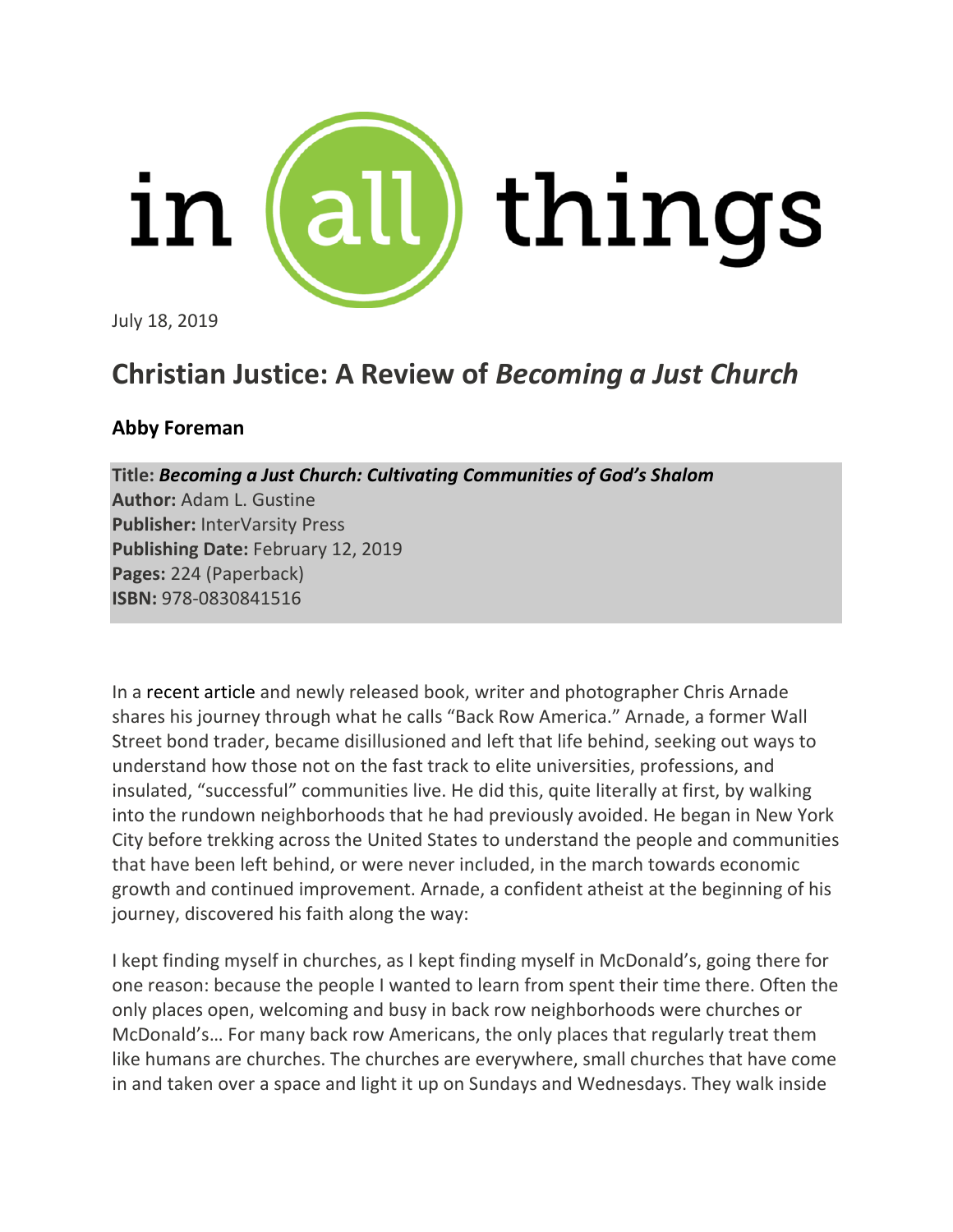the church, and immediately they meet people who get them. The preachers and congregants inside may preach to them, even judge their past decisions, but they don't look down on them…The churches understand the streets, understand everyone is a sinner and everyone fails (*Back Row America*).

The church is where the people are; the church welcomes people and is active in the community. After reading *Becoming a Just Church*, I think this captures the vision of Adam Gustine's vision of the church—of a people—hospitable in posture and worship, working towards a shared vision of **[shalom](https://inallthings.org/glossary/shalom/)** in their community. The author, Adam Gustine, puts forth a compelling vision of a just church in his book *Becoming a Just Church: Cultivating Communities of God.* Gustine uses his own faith and justice journey to illustrate the importance of the call and posture of the church towards justice.

In the rain-soaked Midwest where flood waters have yet to recede, it is easy to relate to Gustine's vision of what he calls the low ground church. Gustine challenges churches to occupy the low ground, not the high ground. The high ground signifies safety and insulation from problems and vulnerability. The low ground is in close proximity to vulnerability and the literal and figurative flood waters that people and communities face. Just as Jesus oriented his life on earth towards the vulnerable, the common, and the outcast, so too should we. The church, in Gustine's view, should occupy physical and social space in low ground areas. Gustine poignantly asks, "Did Jesus come to the movers and the shakers, or did he come to the moved and the shaken?" (Gustine 111).

A local church is place specific, which should be shaped by and responsive to its physical community. Like the exiles in the time of Jeremiah, the people should collectively seek the peace and prosperity of the city (91-93). The people of God are called to be "gardeners of shalom." The work of gardeners "is to *cultivate* an ecosystem that promotes the flourishing of each individual plant" (91) This analogy of the garden is easy to apply to a neighborhood or community, and activities that promote economic and community development are important ways to tend and cultivate flourishing:

Because it is the work of cultivating a healthy neighborhood system—where individuals, families, and even the place itself can flourish as God intends—it helps us shoulder the burden of a broken world in need of restoration and renewal. We are a people who tend to what God's given us to tend, trusting that God will bring about the fruit of wholeness, flourishing and transformation as we faithfully cultivate toward those ends (92).

The church should not view its work as only salvific or spiritual but should also be active in bringing about redemption in all areas of life—in the already and not yet. It's in this call to be active participants in reconciliation, in the here and now, where some might get a little squirmy; what Gustine calls for is a church active in issues of justice within the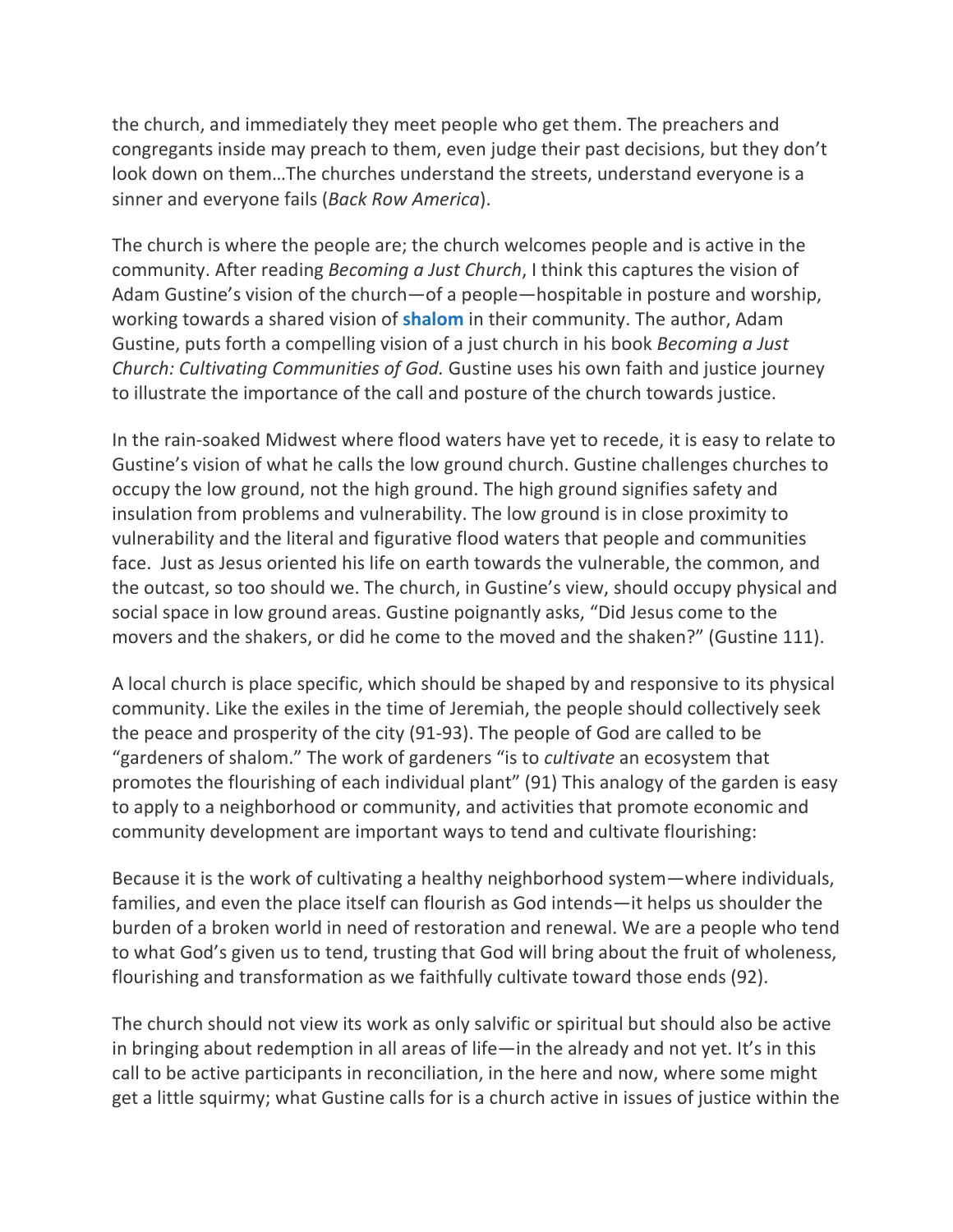community. This requires taking sides. It is necessarily political—not necessarily partisan, but necessarily political. Like many of his Christian contemporaries, he does not see a way forward for Christians in aligning with the right or the left, and articulates a wariness towards partisan ideology, consumerism, and individualism. All of which he sees as having pervaded and corrupted the church's witness and work (198). I recognize this wariness in myself and I see it as common among many committed Christians who care deeply about their faith and also care deeply about justice for all those who bear the image of God.

Social and political power in society and within and among people must be acknowledged. When broken systems and people deny empowerment and dignity to people, Christians should lament and confess of this sin. Racial, social and economic inequality that is clearly visible within the world should not be reflected within the church, for those with privilege it is imperative that they are intentional about sharing power and approaching the shared work in the church with humility (185). The Christian practices of lament and confession of sin should not be lost or avoided. Gustine urges the reader to remember that a comfortable life is not promised to Christ followers: "Injustice is tangible evidence of the kingdom of darkness at work in the world (p. 50)…and it is evidence of the cosmic battle of the kingdom of God and the kingdom of the enemy, then we are free—required even—to stand against the devil's schemes. It's not partisan arguing, it's resisting and rejecting the powers and principalities" (51).

Gustine critiques the evangelical church for focusing on the Great Commission at the expense of the Great Commandments to love God and neighbor. He argues that the work of justice should not be considered a menu option; seeking justice is not optional for Christ followers who believe that they are invited to participate in redemption and reconciliation. Justice is not an outreach strategy; it is central to the work of the church. Gustine also provides critique of other contemporary trends in evangelical churches such as the prosperity gospel and the conflation of American nationalism with the Christian religion (46). He points out that church marketing and growth strategies are not only consumeristic, but they also can remove people from each other generationally and from the local community.

The book is organized into three parts and will be of interest to church laypersons and particularly to formal and informal church leaders. The chapters include discussion questions, and this book could be used in church small groups or as part of a church visioning process. In the first part, Gustine lays out an *An Ecclesiology for Justice.* He emphasizes the importance of cultivating a church that has a faithful presence in character and posture (22). In the same way that Christians should carry the aroma of Christ, the church should be a place where we are captivated and capture by imagination in which we can envision shalom (39) and our place in the gospel narrative.